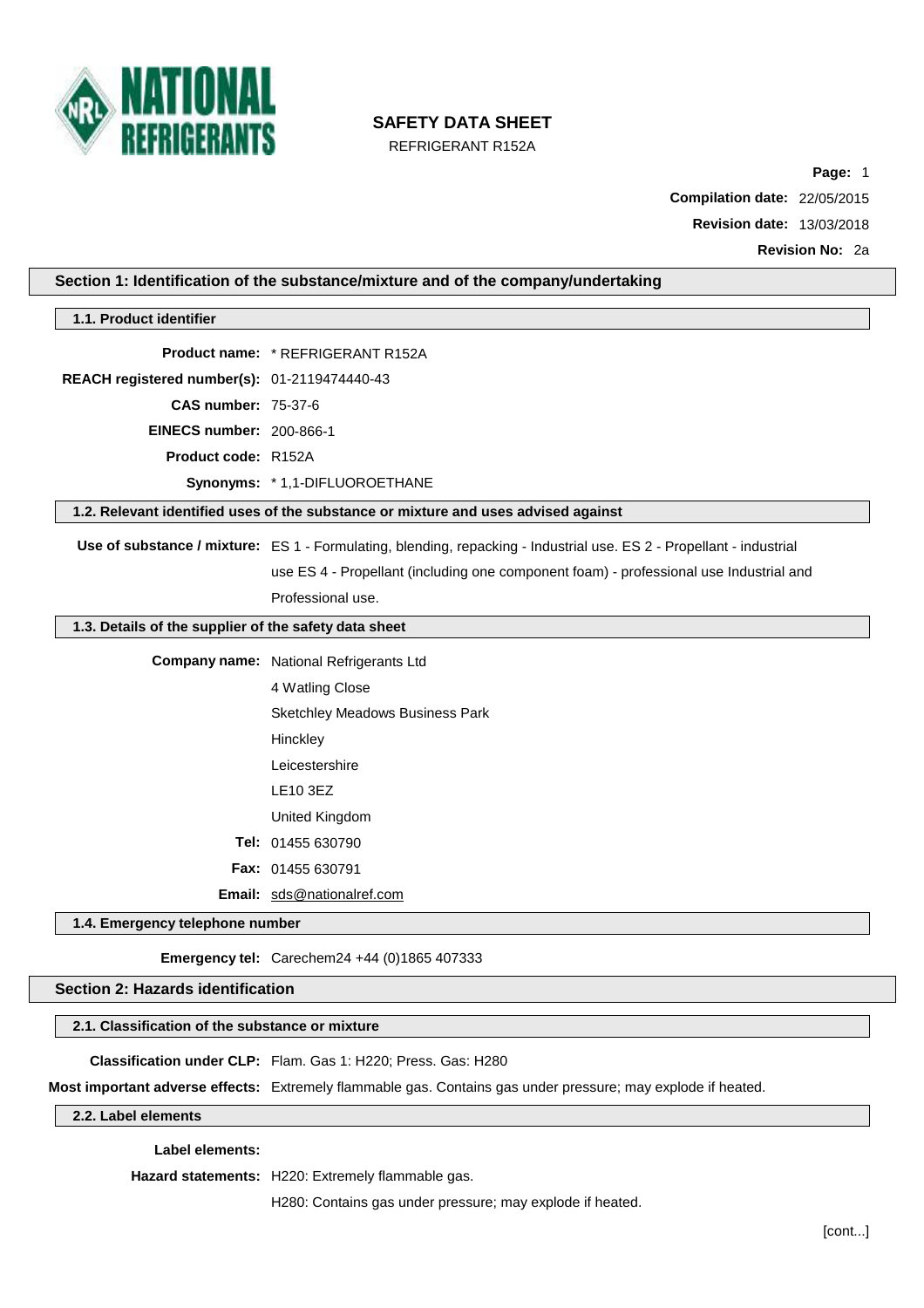# REFRIGERANT R152A

**Page:** 2

**Hazard pictograms:** GHS02: Flame

GHS04: Gas cylinder



**Signal words:** Danger

**Precautionary statements:** P210: Keep away from heat, hot surfaces, sparks, open flames and other ignition sources. No smoking. P377: Leaking gas fire: Do not extinguish, unless leak can be stopped safely. P381: In case of leakage, eliminate all ignition sources. P403: Store in a well-ventilated place.

P410: Protect from sunlight.

**2.3. Other hazards**

**PBT:** This product is not identified as a PBT/vPvB substance.

# **Section 3: Composition/information on ingredients**

# **3.1. Substances**

**Chemical identity:** REFRIGERANT R152A

**CAS number:** 75-37-6

**EINECS number:** 200-866-1

**REACH registered number(s):** 01-2119474440-43

## **Section 4: First aid measures**

| 4.1. Description of first aid measures                           |                                                                                                            |  |
|------------------------------------------------------------------|------------------------------------------------------------------------------------------------------------|--|
|                                                                  | <b>Skin contact:</b> Remove all contaminated clothes and footwear immediately unless stuck to skin.        |  |
|                                                                  | Drench the affected skin with running water for 10 minutes or longer if substance is still                 |  |
|                                                                  | on skin. Do not use hot water. If frostbite has occurred call a physician.                                 |  |
|                                                                  | Eye contact: Bathe the eye with running water for 15 minutes. Transfer to hospital for specialist          |  |
|                                                                  | examination.                                                                                               |  |
|                                                                  | Ingestion: Ingestion is unlikely due to its physical properties and is not expected to be dangerous.       |  |
|                                                                  | Since this product is a gas, refer to the inhalation section.                                              |  |
|                                                                  | Inhalation: Remove casualty from exposure ensuring one's own safety whilst doing so. If                    |  |
|                                                                  | conscious, ensure the casualty sits or lies down. If unconscious, check for breathing                      |  |
|                                                                  | and apply artificial respiration if necessary. Consult a doctor.                                           |  |
| 4.2. Most important symptoms and effects, both acute and delayed |                                                                                                            |  |
|                                                                  | <b>Skin contact:</b> There may be redness or whiteness of the skin in the area of exposure. Frost-bite may |  |
|                                                                  | occur causing the affected area to become white and numb.                                                  |  |
|                                                                  | <b>Eye contact:</b> There may be severe pain. Corneal burns may occur. May cause permanent damage.         |  |

**Ingestion:** Ingestion is unlikely due to the physical properties of the product. As product is a gas refer to inhalation section.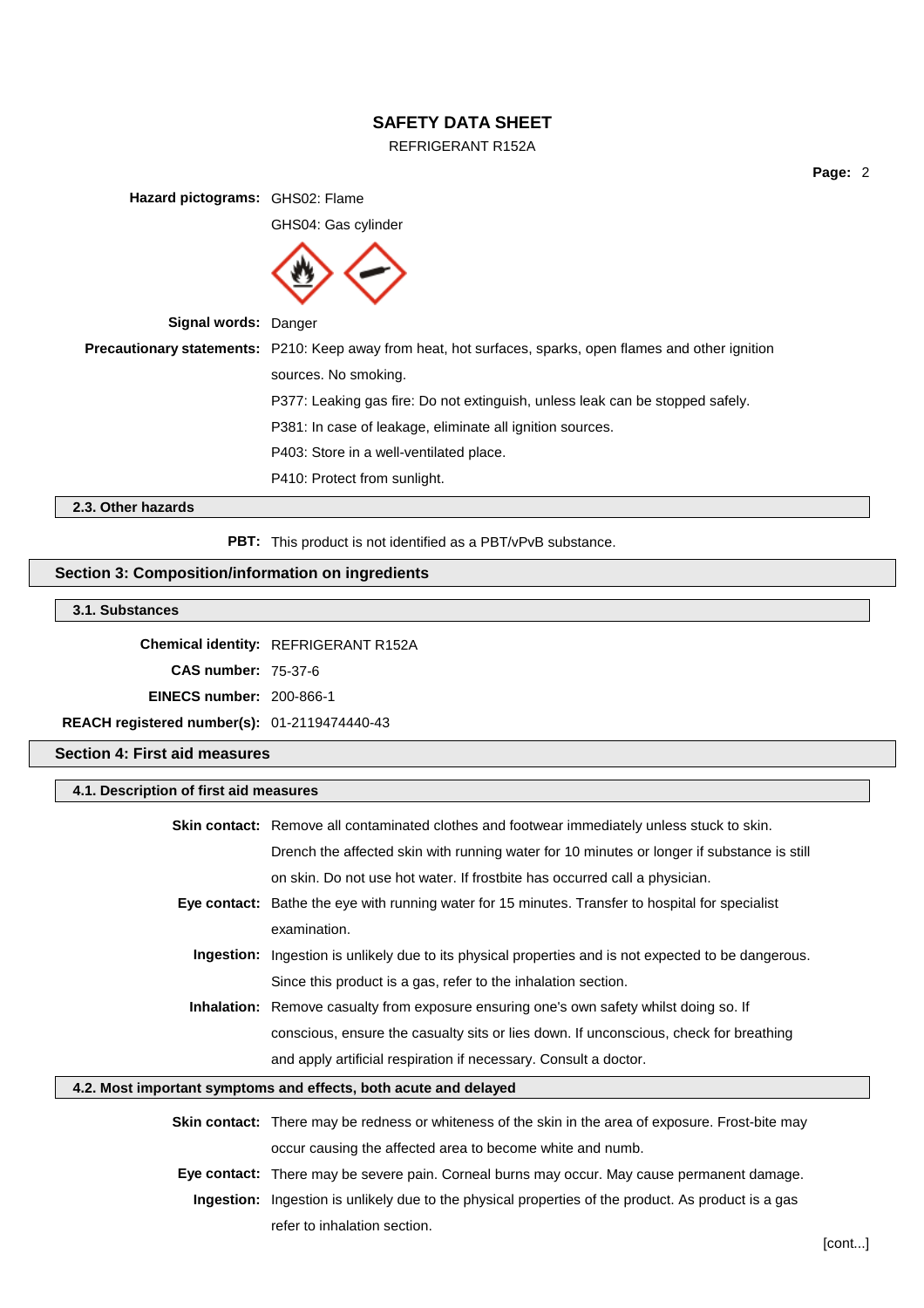# REFRIGERANT R152A

**Page:** 3

**Inhalation:** Inhalation may produce the following symptoms: Shortness of breath, dizziness,

weakness, nausea, headache, narcosis, irregular cardiac activity. asphyxia

**Delayed / immediate effects:** May cause cardiac arrhythmia.

**4.3. Indication of any immediate medical attention and special treatment needed**

**Immediate / special treatment:** Do Not give adrinaline or similar drugs.

#### **Section 5: Fire-fighting measures**

## **5.1. Extinguishing media**

**Extinguishing media:** Alcohol resistant foam. Carbon dioxide. Dry chemical powder. Water spray. Use water spray to cool containers.

#### **5.2. Special hazards arising from the substance or mixture**

**Exposure hazards:** Highly flammable. Vapour may travel considerable distance to source of ignition and flash back. In combustion emits toxic fumes of hydrogen fluoride. In combustion emits toxic fumes of carbon dioxide / carbon monoxide.

#### **5.3. Advice for fire-fighters**

**Advice for fire-fighters:** Wear self-contained breathing apparatus. Wear protective clothing to prevent contact with skin and eyes.

#### **Section 6: Accidental release measures**

#### **6.1. Personal precautions, protective equipment and emergency procedures**

**Personal precautions:** Evacuate the area immediately. Eliminate all sources of ignition. Ventilate the area,

especially low or enclosed places where heavy vapours might collect.

#### **6.2. Environmental precautions**

**Environmental precautions:** Stop release if safe to do so. The product evaporates readily. Prevent from entering sewers, basements and work pits, or any place where the accumulation can be dangerous.

#### **6.3. Methods and material for containment and cleaning up**

**Clean-up procedures:** Material evaporates. Ventilate the area, especialy low or enclosed places where heavy vapours might collect.

#### **6.4. Reference to other sections**

**Reference to other sections:** Refer to section 8 of SDS.

#### **Section 7: Handling and storage**

#### **7.1. Precautions for safe handling**

**Handling requirements:** Ensure there is sufficient ventilation of the area. Ensure there is exhaust ventilation of the area. Do not handle in a confined space. Earth any equipment used in handling. Use non-sparking tools. Smoking is forbidden.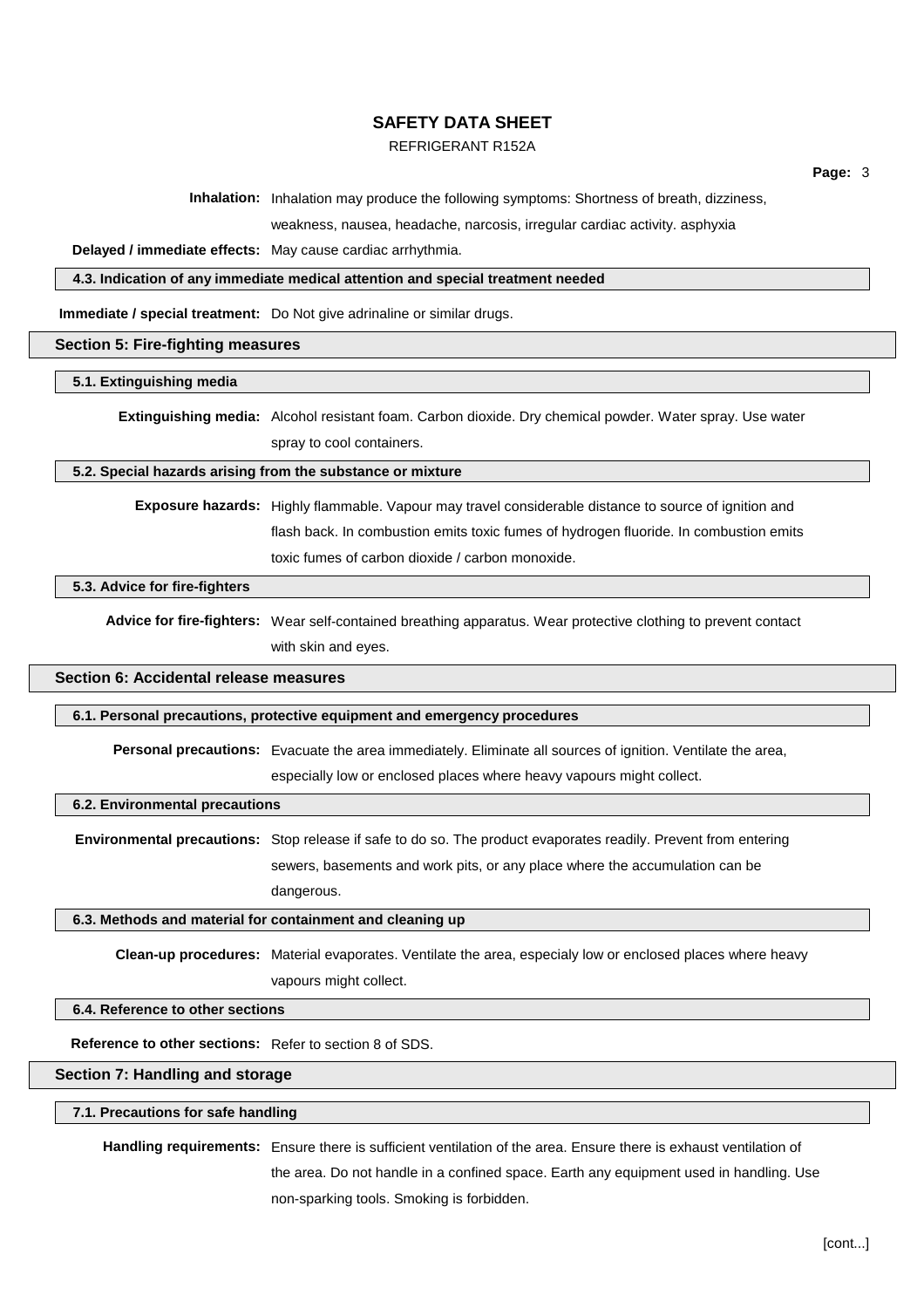# REFRIGERANT R152A

## **7.2. Conditions for safe storage, including any incompatibilities**

**Storage conditions:** Store in a cool, well ventilated area. Keep away from sources of ignition. Keep container tightly closed. Keep away from direct sunlight. Store at temperatures not exceeding 45 ° C. **Suitable packaging:** Must only be kept in original packaging.

**7.3. Specific end use(s)**

**Specific end use(s):** ES1 - Fromulation, blending, repacking - Industrial use. ES2 - Propellant - Industrial Use. ES5 - Propellant/One component foam - Consumer use.

# **Section 8: Exposure controls/personal protection**

## **8.1. Control parameters**

### **Workplace** exposure limits: **Respirable** dust

State 8 hour TWA 15 min. STEL 8 hour TWA 15 min. STEL EU 1000 PPM - - -

## **DNEL/PNEC Values**

## **REFRIGERANT R152A**

| Type        | Exposure              | Value         | Population | Effect   |
|-------------|-----------------------|---------------|------------|----------|
| <b>DNEL</b> | Inhalation            | 2713 mg/m3    | Workers    | Systemic |
| <b>PNEC</b> | Fresh water           | $0.048$ mg/l  |            |          |
| <b>PNEC</b> | Marine water          | $0.0048$ mg/l | -          |          |
| <b>PNEC</b> | Fresh water sediments | $0.19$ mg/l   |            |          |
| <b>PNEC</b> | Marine sediments      | $0.019$ mg/l  |            |          |
| <b>PNEC</b> | Soil (agricultural)   | $0.141$ mg/l  |            |          |

## **8.2. Exposure controls**

|                                            | Engineering measures: Ensure there is sufficient ventilation of the area. Ensure there is exhaust ventilation of  |
|--------------------------------------------|-------------------------------------------------------------------------------------------------------------------|
|                                            | the area. Ensure lighting and electrical equipment are not a source of ignition. Ensure                           |
|                                            | all engineering measures mentioned in section 7 of SDS are in place.                                              |
|                                            | <b>Respiratory protection:</b> Self-contained breathing apparatus must be available in case of emergency. Vapours |
|                                            | are heavier than air and can cause suffocation by reducing the oxygen available for                               |
|                                            | breathing.                                                                                                        |
| <b>Hand protection:</b> Protective gloves. |                                                                                                                   |
|                                            | Eye protection: Safety glasses with side-shields. Safety goggles. Face-shield. Ensure eye bath is to              |
|                                            | hand.                                                                                                             |
|                                            | <b>Skin protection:</b> Protective clothing.                                                                      |
|                                            | <b>Environmental:</b> Gas escapes to be kept to the minimum by engineering processes and operating                |
|                                            | methods.                                                                                                          |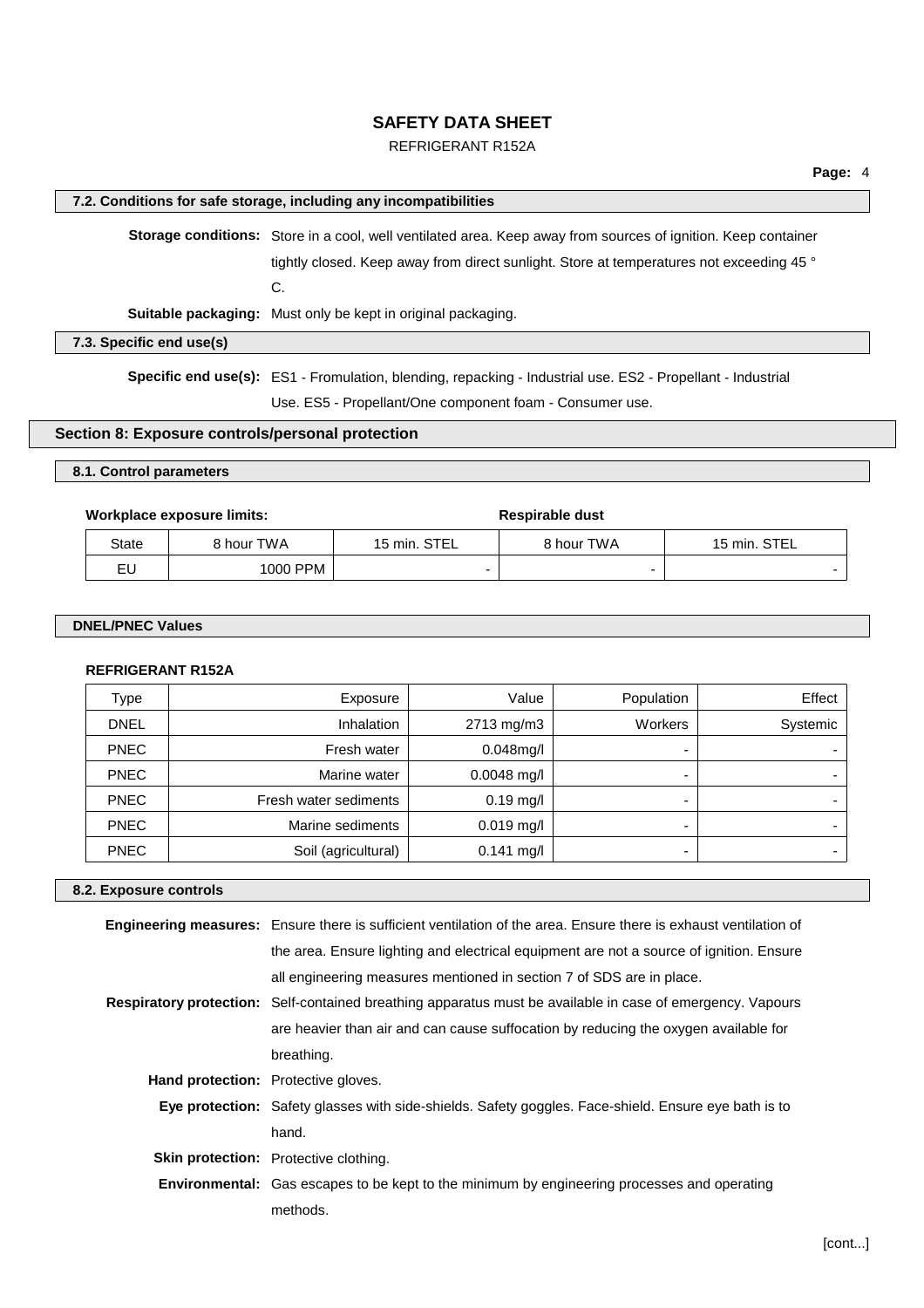## REFRIGERANT R152A

**Page:** 5

## **Section 9: Physical and chemical properties**

| 9.1. Information on basic physical and chemical properties |                                                              |                                                      |                            |
|------------------------------------------------------------|--------------------------------------------------------------|------------------------------------------------------|----------------------------|
|                                                            | <b>State:</b> Liquified gas                                  |                                                      |                            |
|                                                            | <b>Colour: Colourless</b>                                    |                                                      |                            |
|                                                            | <b>Odour:</b> Characteristic odour                           |                                                      |                            |
| <b>Evaporation rate:</b> No data available.                |                                                              |                                                      |                            |
|                                                            | <b>Oxidising: Not applicable.</b>                            |                                                      |                            |
|                                                            | <b>Solubility in water:</b> 3.2 g/l at 21 deg.C and 1013 hPa |                                                      |                            |
|                                                            | <b>Also soluble in:</b> Most organic solvents.               |                                                      |                            |
| <b>Boiling point/range°C:</b> -25                          |                                                              | Melting point/range°C: -117                          |                            |
| <b>Flammability limits %: lower: 4</b>                     |                                                              | <b>upper: 20.2</b>                                   |                            |
|                                                            | <b>Flash point °C:</b> No data available.                    | <b>Part.coeff. n-octanol/water:</b> Pow 1.13 at 21oC |                            |
| Autoflammability°C: 440                                    |                                                              | Vapour pressure: 5.1 Bar at 20oC                     |                            |
| <b>Relative density:</b> $2.3$ (Air=1)                     |                                                              |                                                      | <b>pH:</b> Not applicable. |

**9.2. Other information**

**Other information:** No data available.

# **Section 10: Stability and reactivity**

**10.1. Reactivity**

**Reactivity:** Stable under recommended transport or storage conditions.

**10.2. Chemical stability**

**Chemical stability:** Stable under normal conditions.

#### **10.3. Possibility of hazardous reactions**

**Hazardous reactions:** Can form potential explosive atmosphere in air. May react violently with oxidants.

# **10.4. Conditions to avoid**

**Conditions to avoid:** Heat. Flames. Hot surfaces. Sources of ignition.

**10.5. Incompatible materials**

**Materials to avoid:** Alkali metals. Alkali earth metals. Finely powdered metals. Oxidising agents.

# **10.6. Hazardous decomposition products**

**Haz. decomp. products:** In combustion emits toxic fumes of hydrogen fluoride. In combustion emits toxic fumes

of carbon dioxide / carbon monoxide.

# **Section 11: Toxicological information**

**11.1. Information on toxicological effects**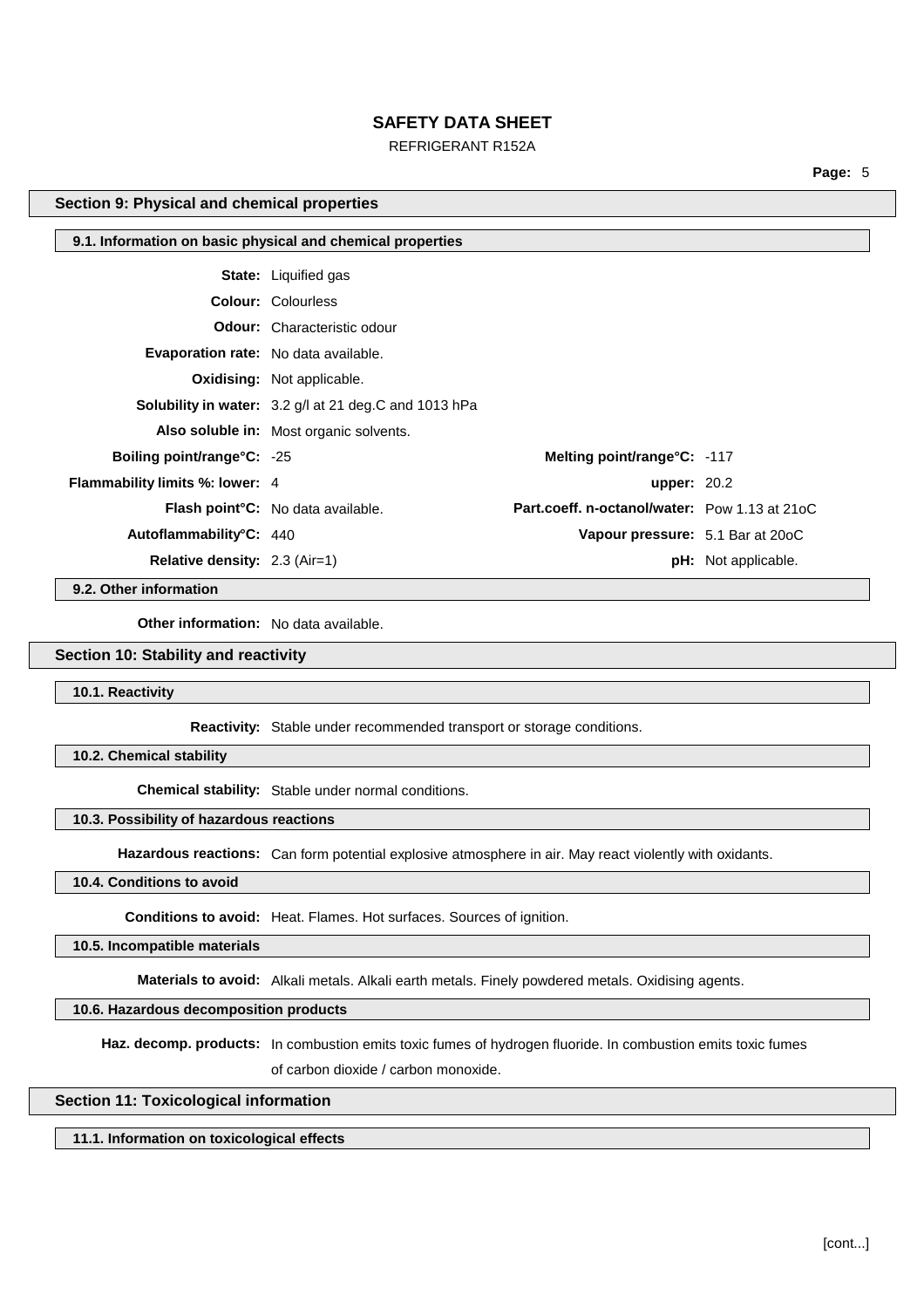# REFRIGERANT R152A

## **Page:** 6

#### **Toxicity values:**

| Route                                                      | <b>Species</b>                                                                                             | Test    | Value  | Units |  |
|------------------------------------------------------------|------------------------------------------------------------------------------------------------------------|---------|--------|-------|--|
| <b>GASES</b>                                               | <b>RAT</b>                                                                                                 | 4H LC50 | 437500 | ppmV  |  |
| Symptoms / routes of exposure                              |                                                                                                            |         |        |       |  |
|                                                            |                                                                                                            |         |        |       |  |
|                                                            | <b>Skin contact:</b> There may be redness or whiteness of the skin in the area of exposure. Frost-bite may |         |        |       |  |
|                                                            | occur causing the affected area to become white and numb.                                                  |         |        |       |  |
|                                                            | Eye contact: There may be severe pain. Corneal burns may occur. May cause permanent damage.                |         |        |       |  |
|                                                            | <b>Ingestion:</b> Ingestion is unlikely due to the physical properties of the product. As product is a gas |         |        |       |  |
|                                                            | refer to inhalation section.                                                                               |         |        |       |  |
| Inhalation:                                                | Inhalation may produce the following symptoms: Shortness of breath, dizziness,                             |         |        |       |  |
|                                                            | weakness, nausea, headache, narcosis, irregular cardiac activity. asphyxia                                 |         |        |       |  |
| Delayed / immediate effects: May cause cardiac arrhythmia. |                                                                                                            |         |        |       |  |
|                                                            | Other information: May cause cardiac arrthythmia.                                                          |         |        |       |  |

# **Section 12: Ecological information**

# **12.1. Toxicity**

#### **Ecotoxicity values:**

| Species       | Test       | Value  | Jnits |
|---------------|------------|--------|-------|
| <b>FISH</b>   | ' 96H LC50 | 295783 | mg/l  |
| Daphnia magna | 48H EC50   | 146695 | -     |

#### **12.2. Persistence and degradability**

#### **Persistence and degradability:** Not biodegradable.

**12.3. Bioaccumulative potential**

**Bioaccumulative potential:** No bioaccumulation potential.

**12.4. Mobility in soil**

#### **Mobility:** Organic carbon - water partitioning coefficient: Koc: 4.47

## **12.5. Results of PBT and vPvB assessment**

**PBT identification:** This product is not identified as a PBT/vPvB substance.

**12.6. Other adverse effects**

**Other adverse effects:** Ozone Depletion Potential (ODP): 0 (R11 = 1) R152a Global Warming Potential (GWP):

124 (CO2=1) Contains fluoronated greenhouse gases covered by the Kyoto Protocol.

## **Section 13: Disposal considerations**

## **13.1. Waste treatment methods**

**Disposal operations:** Product evaporates.

**Recovery operations:** Consult manufacturer or supplier for information regarding recovery and recycling of the

product. If recovery is not possible, incinerat at a licensed installation. [cont...]